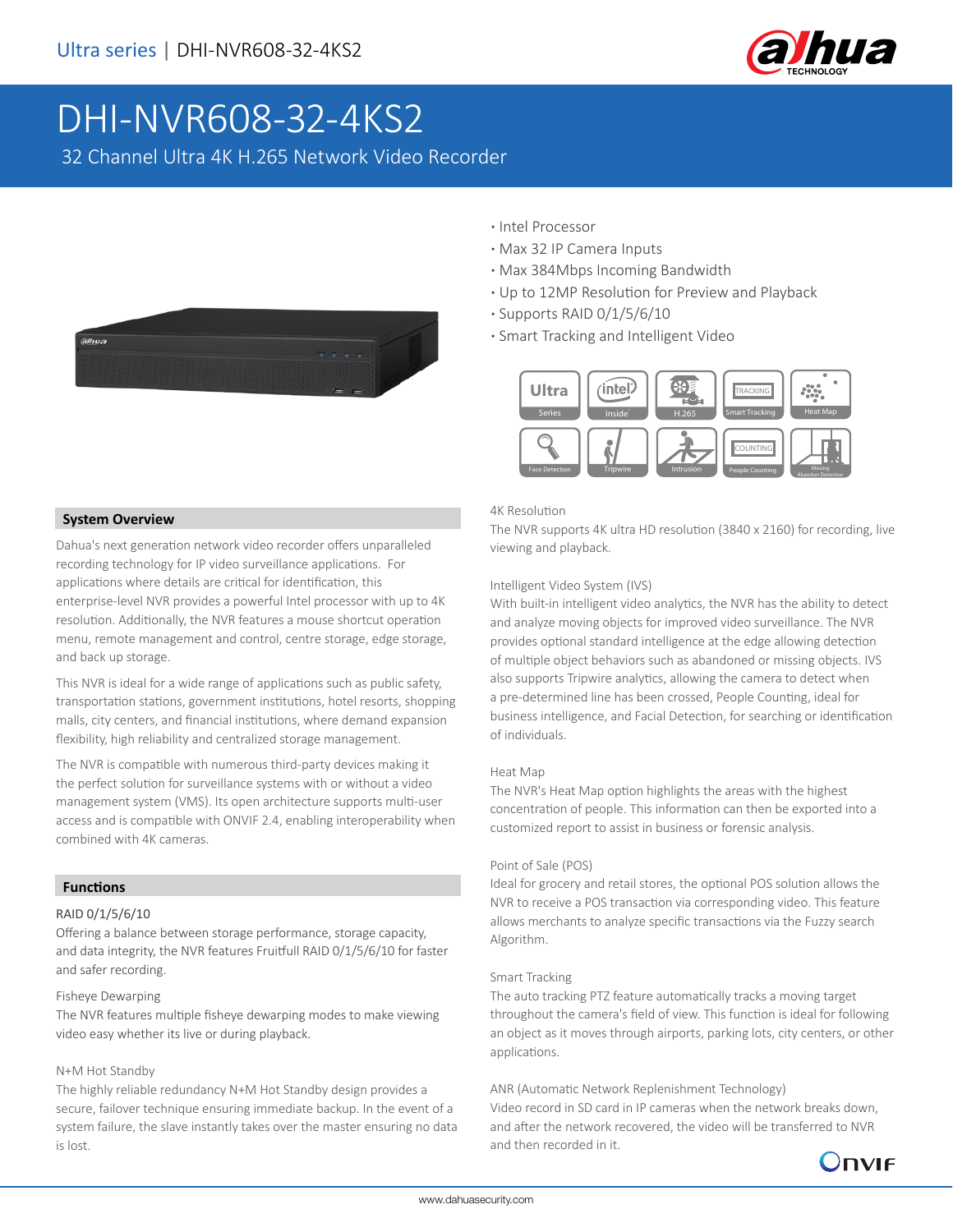# Ultra Series | DHI-NVR608-32-4KS2

# **Technical Specification**

| System                        |                                                                                                                                                                                |  |  |  |
|-------------------------------|--------------------------------------------------------------------------------------------------------------------------------------------------------------------------------|--|--|--|
| <b>Main Processor</b>         | Intel Dual-core Processor                                                                                                                                                      |  |  |  |
| <b>Operating System</b>       | Embedded LINUX                                                                                                                                                                 |  |  |  |
| Audio and Video               |                                                                                                                                                                                |  |  |  |
| IP Camera Input               | 32 Channel                                                                                                                                                                     |  |  |  |
| Two-way Talk                  | 1 Channel Input, 1 Channel Output, RCA                                                                                                                                         |  |  |  |
| Display                       |                                                                                                                                                                                |  |  |  |
| Interface                     | 2 HDMI (up to 3840 x 2160, Different Source),<br>1 VGA                                                                                                                         |  |  |  |
| Resolution                    | 3840 × 2160, 1920 × 1080, 1280 × 1024,<br>1280 × 720, 1024 × 768                                                                                                               |  |  |  |
| Multi-screen Display          | 1st Screen: 1/4/8/9/16/25/36<br>2nd Screen: 1/4/8/9/16                                                                                                                         |  |  |  |
| OSD                           | Camera title, Time, Video loss, Camera lock, Motion<br>detection, Recording                                                                                                    |  |  |  |
| Recording                     |                                                                                                                                                                                |  |  |  |
| Compression                   | H.265/H.264/MJPEG                                                                                                                                                              |  |  |  |
| Resolution                    | 12MP, 8MP, 6MP, 5MP, 4MP, 3MP, 1080P, 1.3MP,<br>720P etc.                                                                                                                      |  |  |  |
| Record Rate                   | 384Mbps                                                                                                                                                                        |  |  |  |
| <b>Bit Rate</b>               | 16Kbps ~ 20Mbps Per Channel                                                                                                                                                    |  |  |  |
| Record Mode                   | Manual, Schedule (Regular, MD (Motion Detection),<br>Alarm, IVS), Holiday, Stop                                                                                                |  |  |  |
| Record Interval               | 1 ~ 120 min (default: 60 min), Pre-record: 1 ~ 30<br>sec, Post-record: 10 ~ 300 sec                                                                                            |  |  |  |
| Video Detection and Alarm     |                                                                                                                                                                                |  |  |  |
| <b>Trigger Events</b>         | Recording, PTZ, Tour, Alarm Out, Video Push, Email,<br>FTP, Snapshot, Buzzer and Screen Tips                                                                                   |  |  |  |
| <b>Video Detection</b>        | Motion Detection, MD Zones: 396 (22 × 18), Video<br>Loss and Tampering                                                                                                         |  |  |  |
| Alarm input                   | 16 Channel, Low Level Effective, Green Terminal<br>Interface                                                                                                                   |  |  |  |
| Relay Output                  | 8 Channel, NO/NC Programmable, Green Terminal<br>Interface                                                                                                                     |  |  |  |
| <b>Tracking Trigger Event</b> | Zoom, Tracking, Recording, Preset, Snapshot, Alarm,<br>etc.                                                                                                                    |  |  |  |
| Playback and Backup           |                                                                                                                                                                                |  |  |  |
| Playback                      | 128 Mbps in Raid 5 Mode;<br>64 Mbps in single HDD Mode                                                                                                                         |  |  |  |
| Search Mode                   | Time /Date, Alarm, MD and Exact Search (accurate<br>to second)                                                                                                                 |  |  |  |
| <b>Playback Function</b>      | Play, Pause, Stop, Rewind, Fast play, Slow Play, Next<br>File, Previous File, Next Camera, Previous Camera,<br>Full Screen, Repeat, Shuffle, Backup Selection,<br>Digital Zoom |  |  |  |
| Backup Mode                   | USB Device/Network/eSATA Device                                                                                                                                                |  |  |  |
| Third-party Support           |                                                                                                                                                                                |  |  |  |
| Third-party Support           | Dahua, Arecont Vision, AXIS, Bosch, Brickcom,<br>Canon, CP Plus, Dynacolor, Honeywell, Panasonic,<br>Pelco, Samsung, Sanyo, Sony, Videotec, Vivotek,<br>and more               |  |  |  |

| Network                     |                                                                                                                                                                               |  |  |
|-----------------------------|-------------------------------------------------------------------------------------------------------------------------------------------------------------------------------|--|--|
| Interface                   | 2 RJ-45 Ports (10/100/1000Mbps)                                                                                                                                               |  |  |
| <b>Ethernet Port</b>        | 2 Ethernet Ports Joint Working or 2 Independent<br>1000Mbps Ethernet Ports                                                                                                    |  |  |
| PoE                         | N/A                                                                                                                                                                           |  |  |
| <b>Network Function</b>     | HTTP, HTTPs, TCP/IP, IPv4/IPv6, UPnP, RTSP, UDP,<br>SMTP, NTP, DHCP, DNS, IP Filter, PPPoE,DDNS, FTP,<br>Alarm Server, IP Search (Support Dahua IP camera,<br>DVR, NVS, etc.) |  |  |
| Optical Fiber Interface     | N/A                                                                                                                                                                           |  |  |
| Max. User Access            | 128 users                                                                                                                                                                     |  |  |
| Smart Phone                 | iPhone, iPad, Android                                                                                                                                                         |  |  |
| Interoperability            | ONVIF 2.4, CGI Conformant                                                                                                                                                     |  |  |
| Storage                     |                                                                                                                                                                               |  |  |
| <b>Internal HDD</b>         | 8 SATA III Ports, Up to 8 TB capacity for each HDD                                                                                                                            |  |  |
| <b>HDD Mode</b>             | Single, Raid 0/1/5/6/10(Enterprise-level HDDs are<br>recommended), Support Global HDD Hot-spare                                                                               |  |  |
| eSATA                       | 1 eSATA Port (Please contact technical engineer to<br>confirm the compatible device)                                                                                          |  |  |
| SAS                         | N/A                                                                                                                                                                           |  |  |
| Auxiliary Interface         |                                                                                                                                                                               |  |  |
| <b>Front Cover</b>          | N/A                                                                                                                                                                           |  |  |
| <b>USB</b>                  | 4 USB Ports (2 USB 2.0, 2 USB 3.0)                                                                                                                                            |  |  |
| <b>RS232</b>                | 1 Port, for PC Communication and Keyboard                                                                                                                                     |  |  |
| <b>RS485</b>                | 1 Port, for PTZ Control                                                                                                                                                       |  |  |
| Electrical                  |                                                                                                                                                                               |  |  |
| Power Supply                | AC100V ~ 240V, 50 ~ 60 Hz                                                                                                                                                     |  |  |
| Power Consumption           | <20W (Without HDD)                                                                                                                                                            |  |  |
| Environmental               |                                                                                                                                                                               |  |  |
| <b>Operating Conditions</b> | -10°C ~ +55°C (+14°F ~ +131°F), 86 ~ 106kpa                                                                                                                                   |  |  |
| <b>Storage Conditions</b>   | -20°C ~ +70°C (-4°F ~ +158°F), 0 ~ 90% RH                                                                                                                                     |  |  |
| Construction                |                                                                                                                                                                               |  |  |
| <b>Dimensions</b>           | 2U, 440mm x 451.08mm x 94.85mm (17.3" x 17.8"<br>x 3.7"                                                                                                                       |  |  |
| Net Weight                  | 9kg (19.8 lb) (without HDD)                                                                                                                                                   |  |  |
| <b>Gross Weight</b>         | 10.5kg (23.1 lb)                                                                                                                                                              |  |  |
| Installation                | Rack-mounted                                                                                                                                                                  |  |  |
| Certifications              |                                                                                                                                                                               |  |  |
| CE                          | EN55022, EN55024, EN50130-4, EN60950-1                                                                                                                                        |  |  |
| FCC                         | Part 15 Subpart B, ANSI C63.4-2014                                                                                                                                            |  |  |
| UL                          | UL 60950-1 and CAN/CSA C22.2 No.60950-1                                                                                                                                       |  |  |